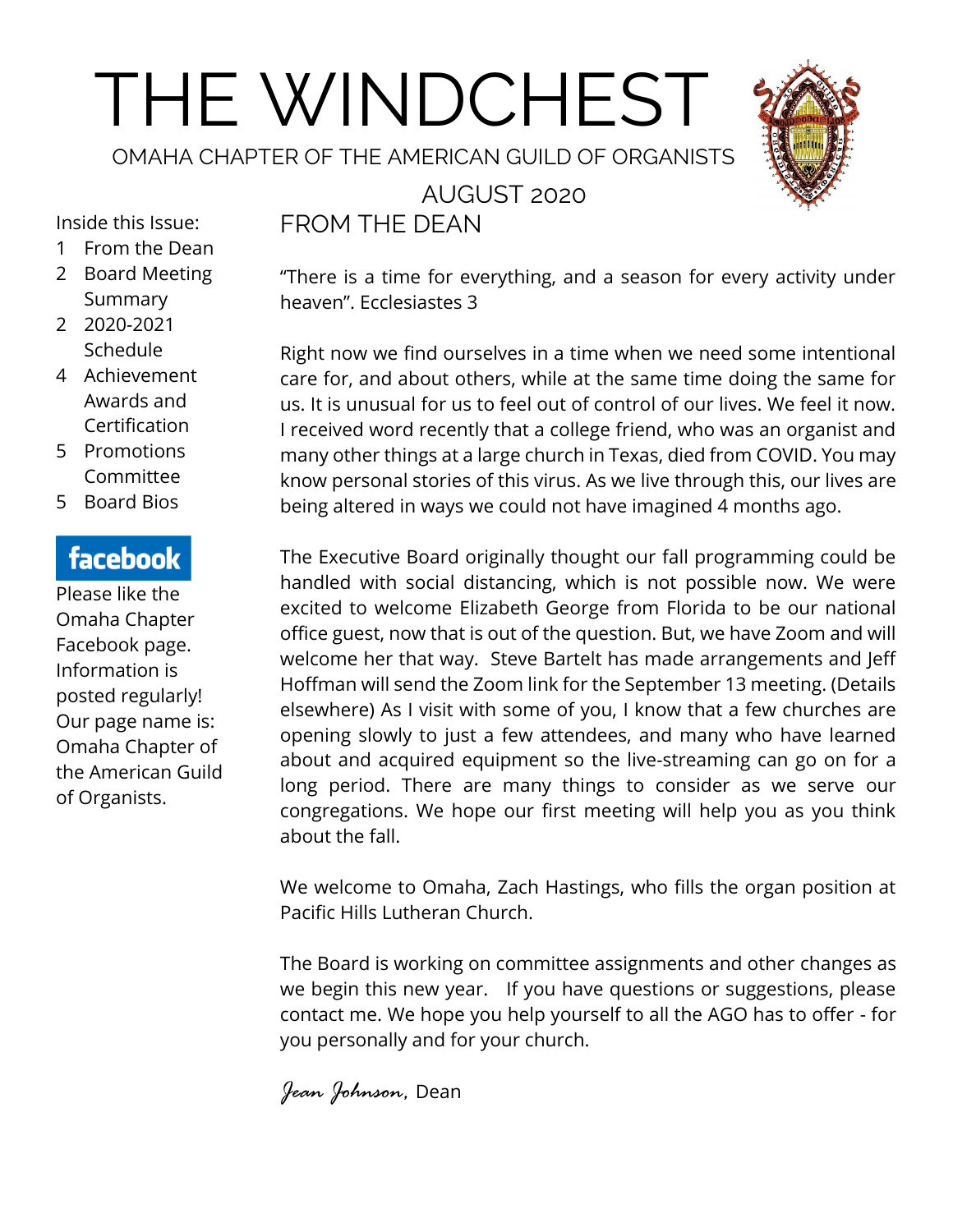# **MISSION**

The mission of the American Guild of Organists is to enrich lives through organ and choral music.

To achieve this, we:

•Encourage excellence in the performance of organ and choral music,

• Inspire, educate, and offer certification for organists and choral conductors,

• Provide networking, fellowship, and mutual support,

• Nurture future generations of organists,

• Promote the organ in its historic and evolving roles; and

• Engage wider audiences with organ and choral music.

## OMAHA AGO BOARD MEETING SUMMARY Omaha Chapter Board Meeting Summary - July 7, 2020

Plans are being finalized for the fall meetings. 2021 meetings are set but are not being published until the protocols for the Pandemic at that time are learned.

Advertising procedures are changing, for those who pay for an ad with their dues. This also will apply to business advertising without membership. Business card sized ads will appear in the *Windchest*, the website, and the Directory. Letters explaining changes will be sent following the August 11 Board meeting. If you are interested and have never had an ad, please contact Jean.

Directories this year will change somewhat. They will include the membership roster, officers, committee chairs, substitute organist list and national office information. Additional information will be found on the website. The program list for this year will not be published in the Directory.

Long-time member, Arline Henni, has moved and will not belong to the chapter. If you knew Arline, it is suggested she might enjoy your sending a card to her assisted living facility.

Arline Henni Heritage at Legacy 2961 South 169 Plaza #213 Omaha NE 68130

# 2020-2021 SCHEDULE

Sunday, September 13: Virtual Happy Hour! 3:00 p.m. to 4:30 p.m. Program will be conducted on the Zoom platform with Jeff Hoffman as facilitator. Login details, below, will be sent by email closer to the date. Jeff Hoffman is inviting you to a scheduled Zoom meeting.

Topic: Omaha AGO September Meeting Time: Sep 13, 2020 03:00 PM Central Time (US and Canada)

Join Zoom Meeting: https://us02web.zoom.us/j/84708517665?pwd=bWs5YWFLa1N5VFYxeT JjZWZ1L1pWZz09 Meeting ID: 847 0851 7665 Passcode: 889692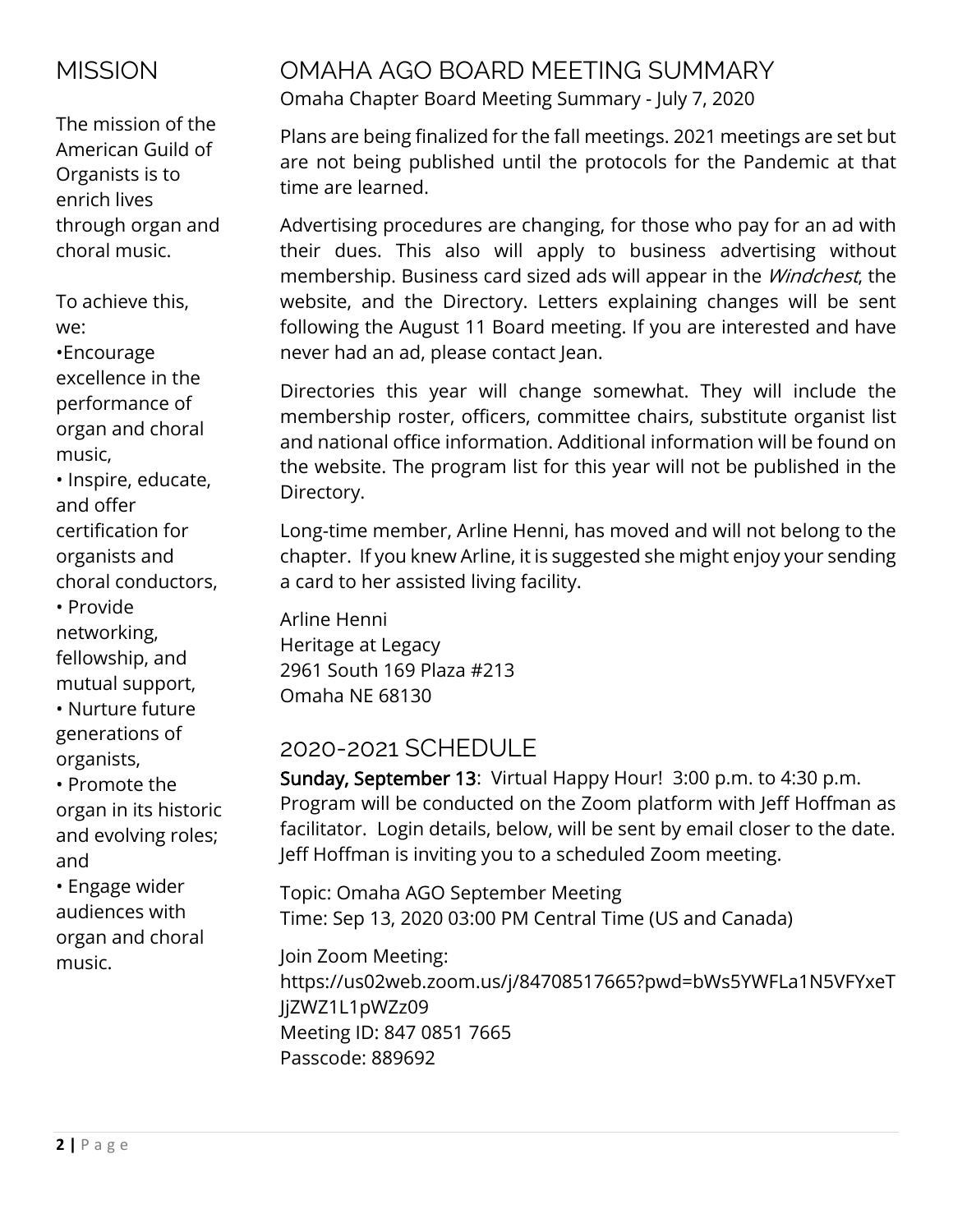## EXECUTIVE BOARD **MEMBERS**

Dean Jean Johnson Jean.johnson.8@cox.n et + 402-571-7945

Sub-Dean Stephen Bartelt stephenrbartelt@yaho o.com + 402-496-6140

Secretary Gregory Johnson gj1814@earthlink.net + 402-719-1923

#### Treasurer David

McCain davidmmcain@iowatel com.net + 712-343- 2328

#### Immediate Past Dean

Dr. J. Gordon Christensen drjgordonchristensen @gmail.com + 712- 352-0298

#### Member-at-Large Jeff

Hoffman - 2018/2019 - 2020/2021 omahaago@gmail.com + 402-317-8887

#### Member-at-Large

Laura Rau - 2018/2019 – 2019-2022 [laura.m.rau@gmail.co](mailto:laura.m.rau@gmail.com) [m](mailto:laura.m.rau@gmail.com) + 620-870-9768

### Member-at-Large Sr.

Claudette Schirati - 2020/2021 - 2012 – 2023 [cshiratti1@gmail.com](mailto:cshiratti1@gmail.com) + 913-530-0960

Theme: "Organ and Choral Realities in a COVID World."

We are excited to welcome Elizabeth George, Director of Member Engagement and Chapter Development from the National AGO office. She will be part of our Zoom conversation. She will be speaking about the chapter support resources that are available on the AGO website, chapter program collaboration and the importance of staying connected and engage your members during this time of social distancing.

Additionally, chapter members will offer a short discussion starter on the following topics. The floor will then be open for any of us to share, question, or comment.

"Involving Congregation Members Safely." Kantor Zachary Zieschang, Zion Lutheran

"The Realities of a Musician in a Closed Building" Mark Kurtz, First United Methodist

"Music in a Functioning Cathedral during COVID Times." Marie Rubis-Bauer. St. Cedilia Cathedral

Pour yourself your favorite refreshment, get out the snacks, and be part of this experience!

Watch your email for the Zoom instructions. If any need some help with Zoom, let Stephen Bartelt know, and we can do a practice session with those unfamiliar with Zoom.

Saturday, October 10, "A New Instrument: Start to Finish."

10:00 a.m. to 11:30 a.m. If you are comfortable, you can attend this presentation in person, and it will be streamed on Facebook Live for those wishing to participate virtually.

Location: Countryside Community Church,13130 Faith Plaza (132nd and Pacific), Tri-Faith Campus

Host Alex Ritter will talk about the process the church went through to acquire their new instrument: design, bidding, construction, installation---in short, all the steps, the joys and frustrations, along the way. The organ may or may not be ready to demonstrate but reviewing the process of acquisition will make a fascinating program. Additionally, if time permits and the group is interested, Alex will give us an introduction to the Tri-Faith campus.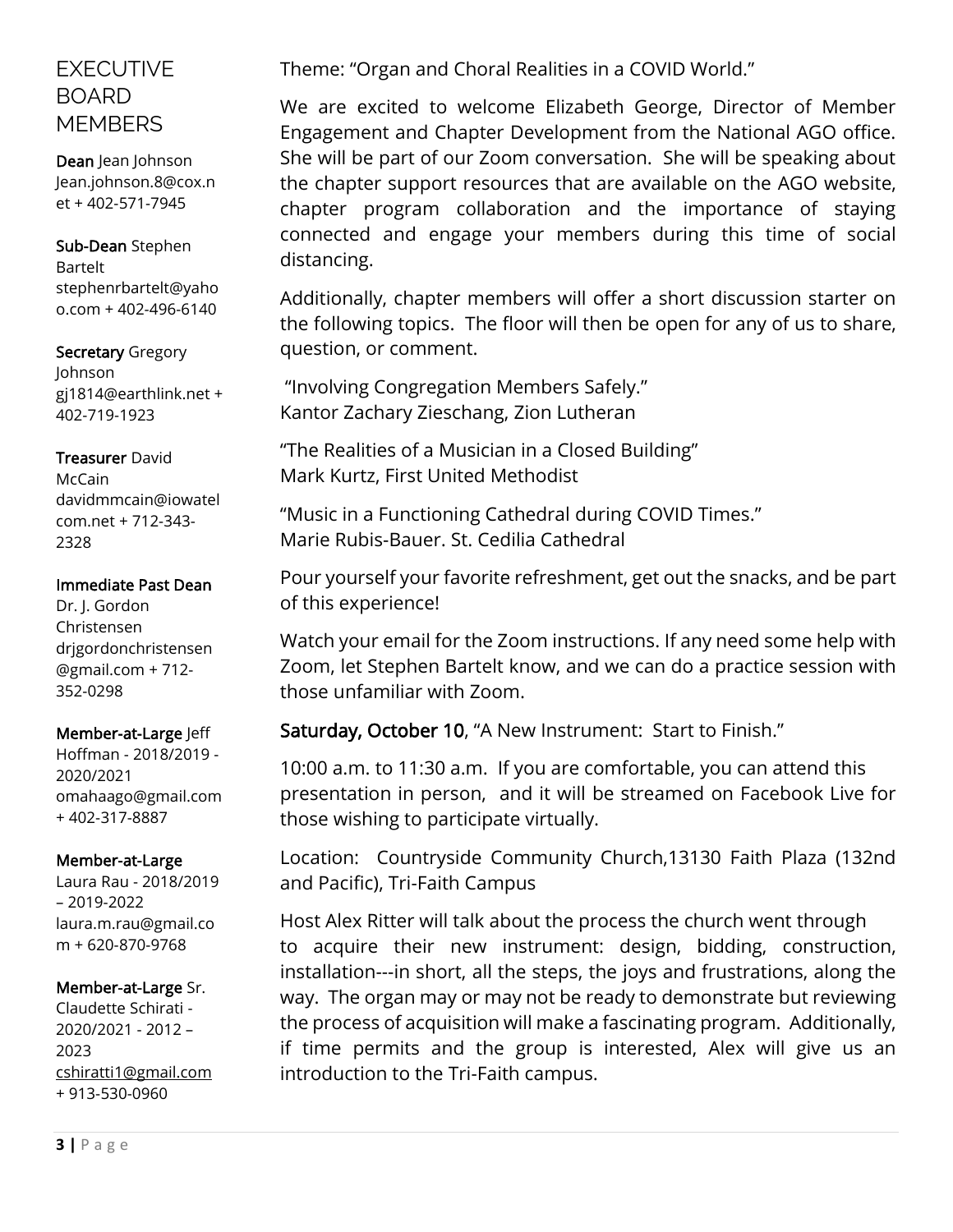#### Darrow Pipe Organ

721 Pearl Street Onawa, Iowa Phone: 712-251-4101 712-490-5669 712-252-1804 darrowpipeorgan.com darrowpipe@aol.com New Instruments, Restorations, Tuning & Service

#### Pipe Organist

Church Services, Weddings, Funerals Claire Rae Roehrkasse Eason Colleague of American Guild of Organists Cell: 402-720-5305 claireason@gmail.com 956 Hwy 30 North Bend, Ne. 68649 Answering Machine: (Home) 402-652-3366

#### Keyboard Kastle

Gregory A. Johnson, Manager Allen Organ 7031 Dodge Street, Omaha, Ne. 68132 Ofc: 402-593-9400 Cell: 402-7191923 Ofc: 1-800-642-1271 Fax: 402-593-1104 Email: gj1814@earthlink.com keyboardkastle.com www.allenorgan.com

## Church Organs of Nebraska

2600 North 48th St. Lincoln, Ne. 68504 Gerald Oehring 402-437-7126 churchorgansofnebras ka.com Rogers Instrument Corporation

Be sure to bring your mask if you plan to attend in person, and we will certainly space ourselves out sufficiently to minimize COVID.

## November: "African American Organ Music"

Watch for details on date, time, and program in the September Windchest.

December: No program planned.

# ACHEIVEMENT AWARDS AND CERTIFICATION

Let me introduce myself. My name is Sr. Claudette Schiratti, RSM and I have been asked to be the chair for Certification for the Omaha Chapter of the AGO. Before moving to Omaha, I chaired Certification for the KCAGO chapter for a number of years. I have achieved the CAGO and AAGO Certificates. Why pursue certification you may ask? It's great personal and professional development. Right now you might have more time than usual to pursue an organ achievement award or certificate because of the pandemic. It's easy for the days to slip by without a goal. I encourage you to pursue a goal of organ Achievement or Certification.

In addition to the longstanding Certificates of Service Playing, Colleague, Associate, Choir Master, and Fellow, the AGO has now introduced nationally AGO Achievement Awards. The Omaha Chapter of the AGO was one of six chapters who piloted the program last year.

I encourage you to go the agohq.org website. Search under the education tab where you will find Achievement Awards and Certification descriptions. Everything that you need to pursue for further growth is there. If you have questions, I am happy to assist you.

AGO Achievement Awards can be taken at any time and are free to any Omaha AGO member.

The July 2020 issue of THE AMERICAN ORGANIST lists the dates, eligibility, application procedures and deadlines for entry, and fees for the Professional Certification Requirements for 2021.

Encourage and motivate yourself to pursue personal and professional growth through the discipline of study and practice and contact me if you have questions.

Sr. Claudette Schiratti, RSM, AAGO, CAGO, MM Cschiratti1@gmail.com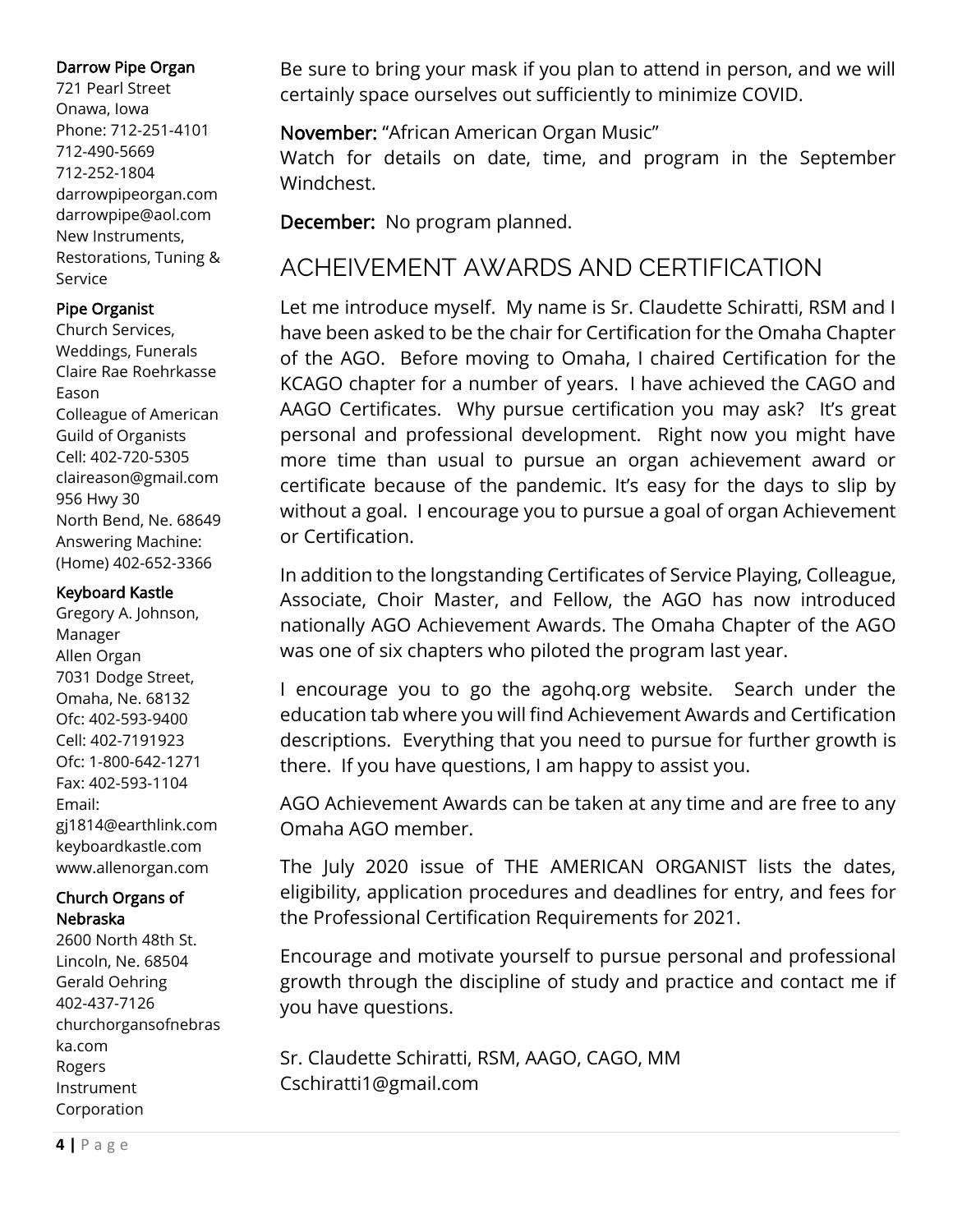# OMAHA AGO PUBLICITY VOLUNTEERS NEEDED

Volunteers are needed to fill the following roles in promoting the Omaha Chapter of the American Guild of Organists publicity needs:

WebMaster: Update and maintain the chapter's website.

Windchest Editor: Publish the chapter's monthly newsletter

Facebook and Social Media: Publish items of interest on the Chapter's Facebook page, and other platforms as may be deemed necessary.

Advertising: Promote the chapter's events using print, radio, and television news media.

Email Management: Explore the use of MailChimp or Constant Contact for enhanced email communication.

Please contact Jean Johnson, Dean, if you are able and willing to help in these areas.

# OMAHA EXECUTIVE BOARD MEMBER BIOGRAPHIES

## JEAN JOHNSON DEAN

Jean Johnson is a retired Deacon in the Evangelical Lutheran Church in America, having served under call at Trinity Lutheran Church in North Omaha. For 32 years she directed adult and children's choirs, handbell ensembles and played for both traditional and contemporary services and led Bible studies along with other duties. Since retirement Jean and her husband, Lee, volunteer at 2 food pantries. Jean substitutes on the organ bench and teaches a few piano students. She is honored to be serving as Dean, and feels the new board will be encouraging to, and supportive of, members as we explore the new normal of worship and what it means for today's organists.

## STEPHEN BARTLET SUB-DEAN

As a Lutheran minister with an advanced degree in music, Stephen Bartelt has led worship from the chancel, from the organ bench, and from the choir director's podium. Most recently, he was choir director and substitute organist at Zion Lutheran Church, 144th and Ida, for over a decade. Previously an active member of the AGO in Milwaukee, he "retired" in Omaha in 2006. He sang with at least two community choral organizations in Milwaukee and with the Omaha Symphonic Chorus, as well as with the "backup chorus" for the Omaha Symphony's Christmas celebrations. He chaired the chapter's presentation on clergy/musician collaboration. He was Pastor of several Lutheran parishes in Kansas and Illinois and for a number of years chaired the Worship Committee of the Kansas District of the Lutheran Church—Missouri Synod. Prior to retirement, he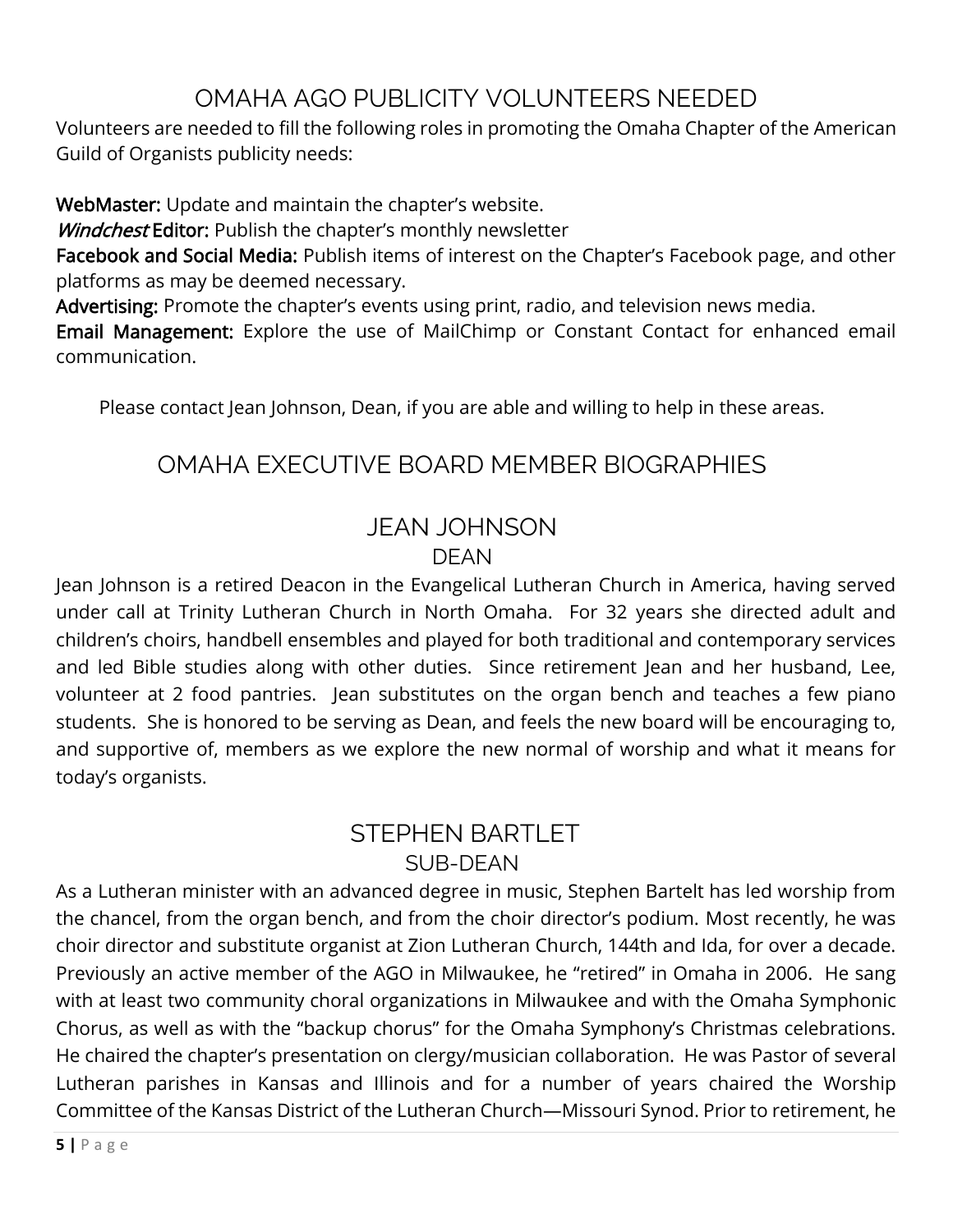was CFO for the Lutheran High School Association of Greater Milwaukee and served thirty-one years as a Chaplain in the US Army Reserve and National Guard.

# GREG JOHNSON **SECRETARY**

Greg's been making music virtually his entire life. From a young age he's been enamored with the organ in its various forms--pop, theatre and classical. Growing up on a farm just outside Mead, NE he played "dinner" music for numerous local functions during his early school years.

During junior high and high school (early 70's) he got a job in the Fremont Mall working as a "demonstrator" for a regional organ and piano company during the "home organ craze" and at the ripe old age of 17 became the first employee of Keyboard Kastle here in Omaha when they opened and where he has been for the last 42+ years.

Currently Manager and in charge of Institutional Sales for the firm, Greg enjoys helping congregations, institutions, families and individuals find the right keyboard instruments to allow them to express the joy of making music. Over the years he's been the firm's representative for Conn, Wurlitzer, Rodgers and now, the ALLEN Organ Company of Macungie, PA.

Greg is past president of the River City Theatre Organ Society and has played programs and cued "Silent Films" over the years here in Omaha. He, for over forty years, has played organ/piano/keyboard and directed choirs for his home congregation of Trinity Lutheran Church in Fremont, NE where he and his wife of just over twenty years, Stacia reside and, he is Music Vice-President and Associate Director of The Pathfinder Chorus a Men's Barbershop chorus that has been invited eight times over the last decade to compete at the Barbershop Harmony Society's International Competition.

## DAVID MCCAIN TREASURER

David McCain's pathway through a maze of organ-related interests never followed a straight line. In his early years, he didn't envision the organ as being more than a sideline diversion – something to do when not engaged in the mass marketing field for which he had been trained. Nonetheless, the powerful attraction (Siren call?) of the organ has managed to occupy the center of his attention for nearly 60 years. It has been suggested that if the whole story of McCain's experiences were to be told it would be a book, not a biographical sketch. So, for the sake of brevity, this report will touch only on a few of the highlights of David McCain's organ-related experiences.

During his Chicago years, David McCain's musical education was gained through a combination of private study and independent coaching on both the organ and the carillon. Also, joining a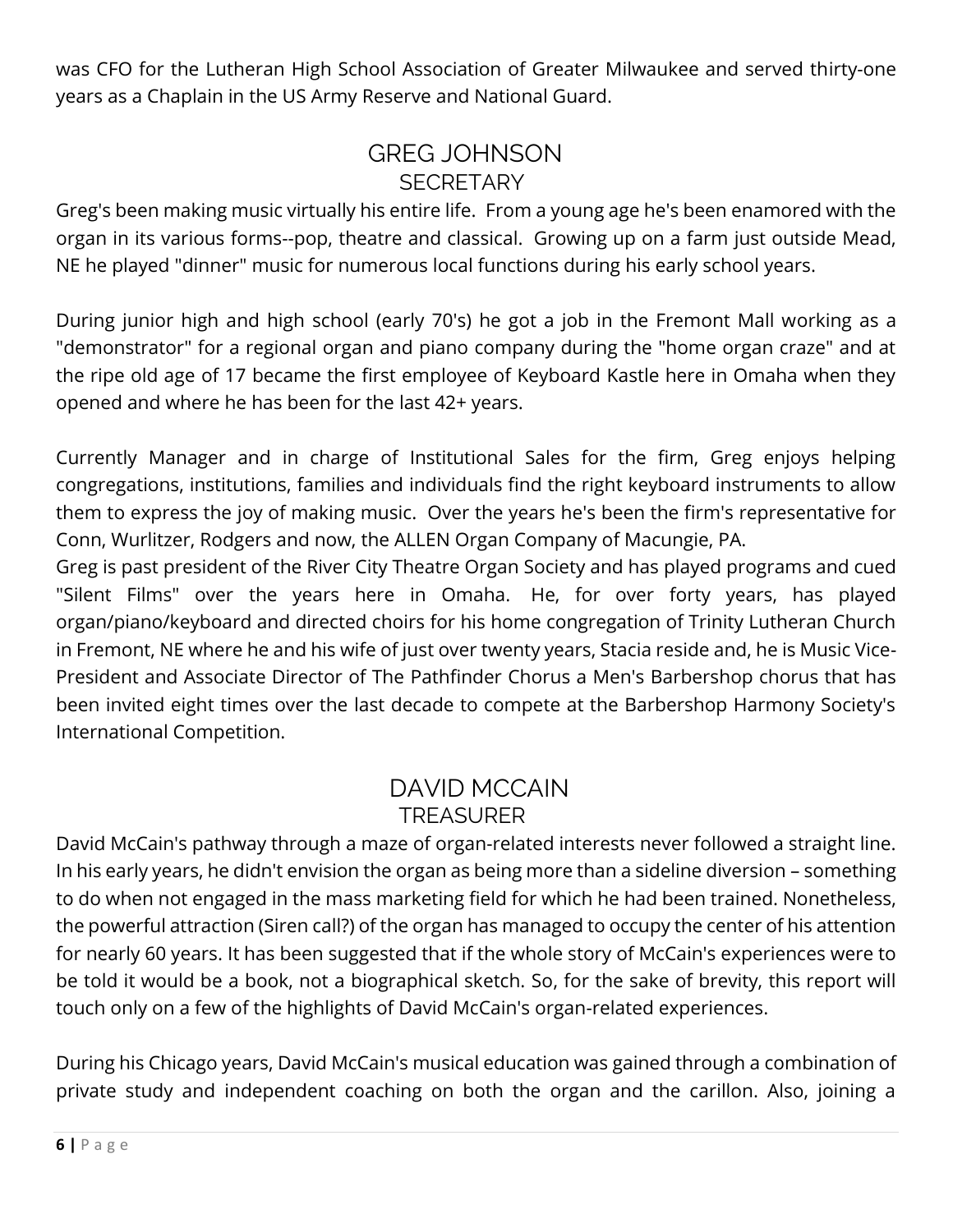prestigious choir of Men and Boys where solid musicianship was expected yielded a comprehensive knowledge of choral music and direction.

In the mid-1970s Mr. McCain took on a challenging position at a small Episcopal church where he realized that there was a lot of untapped potential. Within a few years he was able to transform five "singers" that sang only at Christmas and Easter into a 20-voice choir that sang every Sunday. (Here the urge is being resisted to include matters related to McCain's work with the organ building firm of Robert L. David & Associates.)

It was also during this time that McCain joined the staff of The Diapason, first as the publication's business manager, later as managing editor, and finally as editor.

McCain was also instrumental in forming the Chicago/Midwest Chapter of the Organ Historical Society. A charter member, he was elected as the chapter's first President. Through a strange set of circumstances he also found that he would be serving as Co-Chair for the OHS National Convention barely two years after the founding of the Chicago chapter.

During those halcyon days David McCain once remarked that between his church job, his work at The Diapason, and his activities with the OHS, he often didn't know if he was working or just having fun!

Moving on to Orlando, Florida in the early 1980s, McCain accepted a position as Chapel Music Director for the Orlando Naval Training Center. "Chapel" was, in fact, four chapels: three on one base, and a fourth chapel on another base nearly four miles away! In addition to playing organ and directing choirs at two of the chapels, he was required to see that other musicians filled the required needs of the other two chapels. McCain remained in this position until the bases were closed, in the 1990s. He soon accepted a position at a large Roman Catholic church were a new tracker organ was being installed.

During his Orlando years, David McCain remained active in the Orlando Chapter of the AGO, serving first as Historian of the Chapter, and later as Sub-Dean. He also served three terms as Dean of the Orlando Chapter.

A long association with a Georgia-based organ building firm led to McCain providing technical support services to the company. Through that affiliation there remain several pipe organs in Georgia, Alabama and Florida that were designed by David McCain.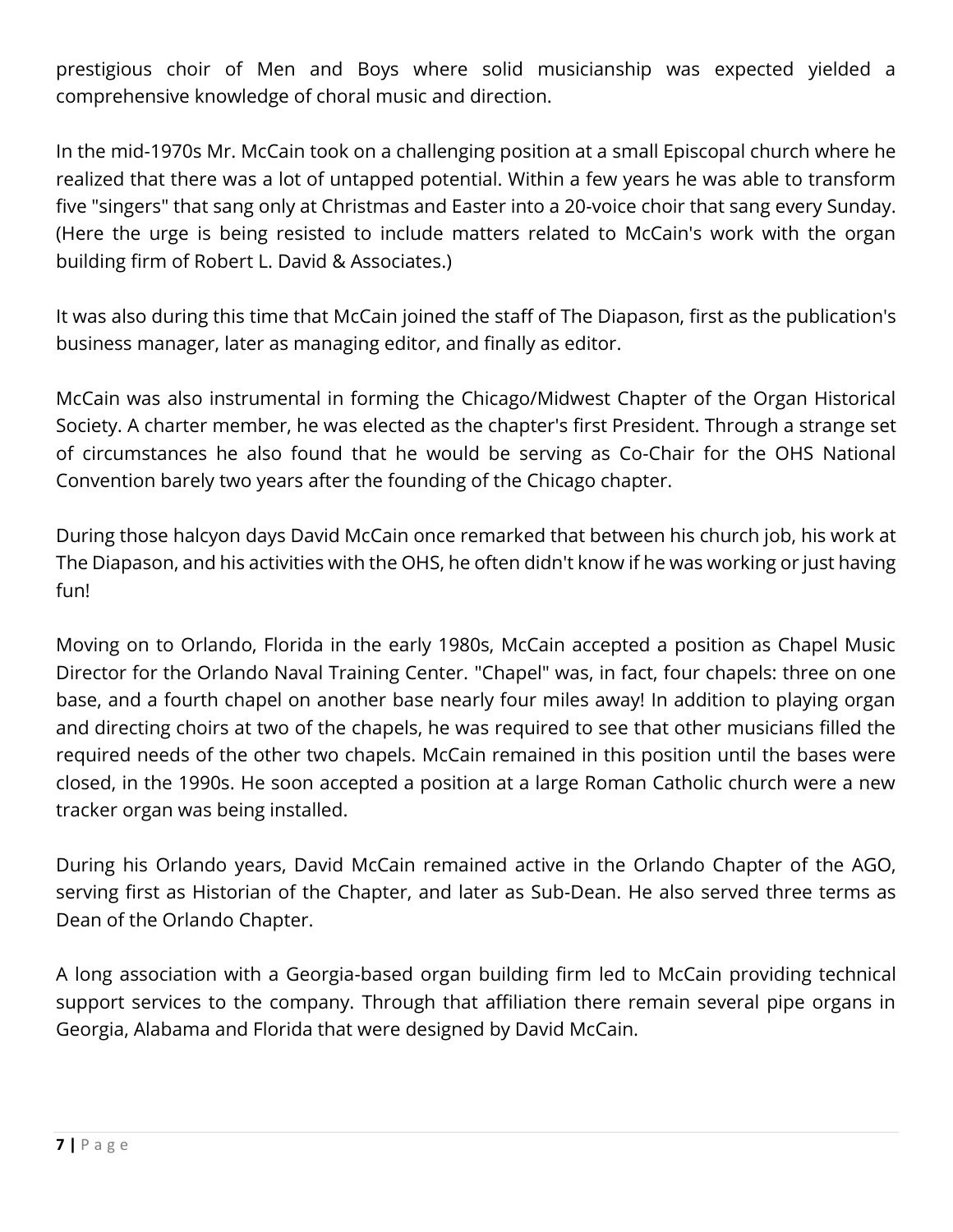Now retired and living in Iowa, McCain's musical services are limited to being an Associate organist at All Saint's Episcopal Church, Omaha. There he regularly plays the organ for the weekly 5 p.m. Saturday service.

## J. GORDON CHRISTENSEN DEAN

J Gordon Christensen was raised on a family farm near Dannebrog, which, by legislative action of the Nebraska State Unicameral, is the "Danish Capital" of Nebraska.

Dr. Christensen holds a Bachelor of Music degree in piano performance from Hastings College; a Master of Music degree in piano performance from the University of Colorado-Boulder; a second Master of Music degree in music education from the University of Nebraska-Lincoln; and a Ph.D. with an emphasis in organ and liturgical music from the University of Nebraska-Lincoln, where Dr. Quentin Faulkner and Dr. George Ritchie were his organ instructors.

Dr. Christensen taught elementary music in Imperial, Nebraska, initially moving to the Southwestern Nebraska community to carry out a three-year pilot project sponsored by the National Endowment for the Arts placing a performing musician in a public school music classroom. The Imperial community quickly embraced the idea which led to a 41-year career as an elementary music educator. Support and encouragement for a highly developed elementary music program by the Imperial community led to recognition as the "National Teacher of the Year" in 2000, sponsored and presented by NORTEL NETWORKS, a nation-wide communications business.

Very early in my Imperial tenure, I became the organist at Zion Lutheran Church, an additional tenure that lasted 41 years. During those years, my AGO membership was in the Denver chapter, earning the SPC, CAGO and AAGO certificates under the guidance of Dr. Joyce Shupe Kull, a longtime member of the Denver chapter. Due to growth in membership at Zion Imperial, a new church building with a capacity of 400 was built in the late seventies. Housed in the west end balcony of the new building is a 3/33 pipe organ, mostly Reuter including seven ranks of re-voiced pipes from the earlier instrument.

Prior to my retirement I was practicing organ at Zion Lutheran Church, Imperial, when their present pastor introduced me to one of his long-time friends, Pastor Nathan Sherrill of St. Paul's Lutheran Church, Council Bluffs, Iowa. Upon retirement from the 41-year teaching position in Imperial, I became the organist and Director of Music for St. Paul's Lutheran Church, Council Bluffs. During those 10 years, St. Paul's has developed the parish-based "St. Paul's Music Conservatory," with more than 125 studio students taught by 12 teachers. As the organ instructor, I teach 18 organ students weekly, some of whom are members of AGO, successfully earning guild certification through their organ lessons at St. Paul's Music Conservatory.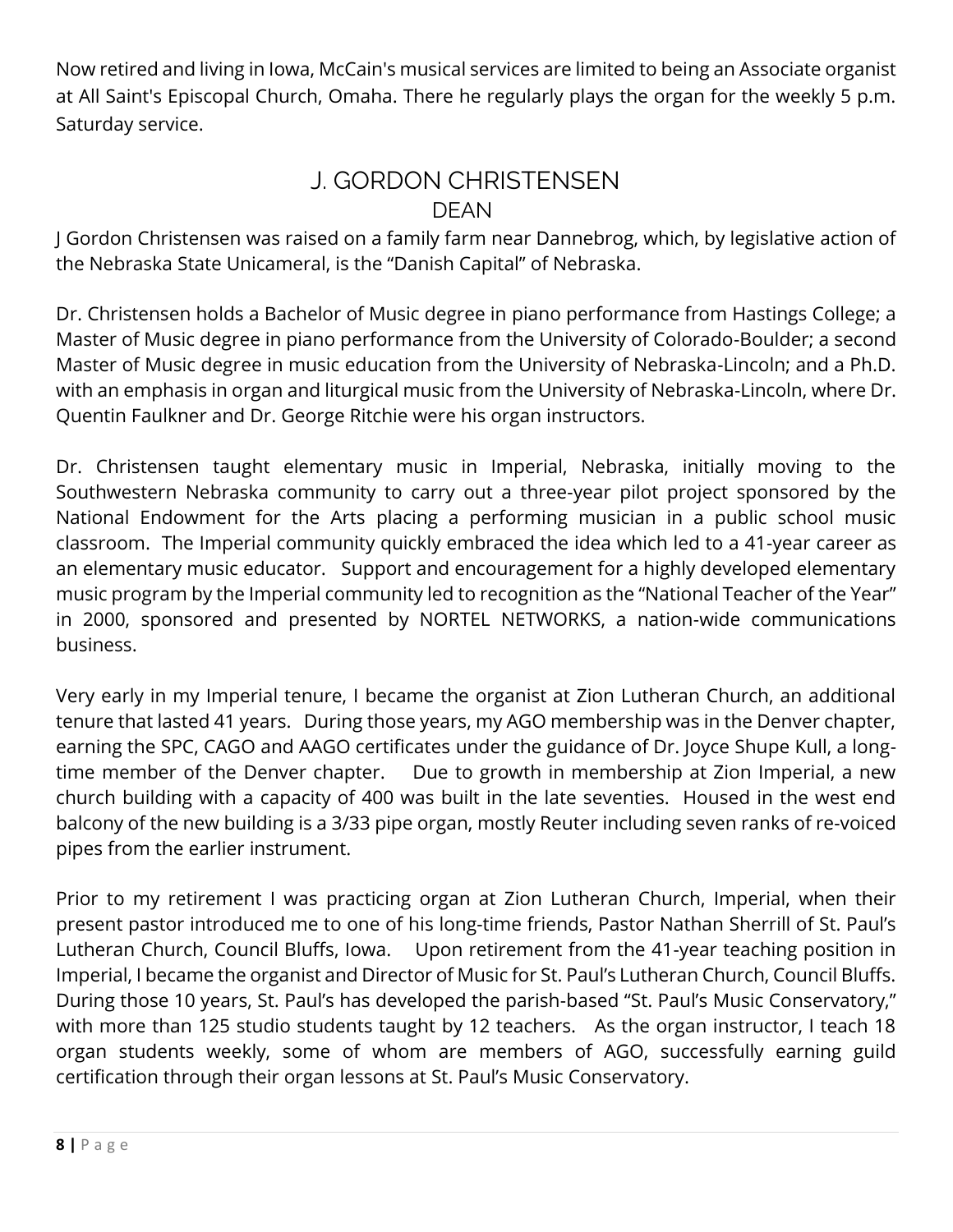My personal hobbies include collecting original paintings by significant Nebraska and/or Midwestern artists, gardening, and driving my Corvette convertible.

As an organist, I have traveled and presented organ recitals and Bach-related workshops in Russia, the Republic of Slovakia and the Czech Republic. I always had the good fortune of knowledgeable translators. These trips were organized by the Lutheran Church-Missouri Synod when I was still in Imperial.

Organ recitals include one at the Tchaikovski Conservatory of Music in Moscow, and conservatories in three major cities in Russia.

# JEFF HOFFMAN MEMBER-AT-LARGE

Jeff Hoffman is a native of West Point, Nebraska, where he served as organist at Grace Lutheran and St. Paul Lutheran churches. He attended Midland Lutheran College in Fremont, Nebraska and served First Baptist Church as organist. He continued his education at the University of Nebraska at Lincoln studying organ performance and has since served as Director of Music at Salem Lutheran Church and on the staff of First Lutheran Church, both in Fremont, directing the Handbell Choir and contemporary worship ensembles, and as an accompanist for the Fremont Public Schools. Mr. Hoffman also served as Director of Music at St. Patrick's Catholic Church in Fremont, the Archdiocese of Omaha as an organist at St. Cecilia Cathedral and Accompanist and Administrator for the Archdiocesan Children's Choir. He served as Executive Director for John C. Fremont Days for ten years and is currently Organist and Choir Master at St. Barnabas Church in Omaha, Nebraska.

Mr. Hoffman has served in leadership positions on the board of directors of the Omaha Chapter of the American Guild of Organists, Friends of Keene Memorial Library, Fremont Area Art Association Board, John C. Fremont Days, The Jefferson House Advisory Board, and was active in the Fremont Area Chamber of Commerce as a member of the Membership and Professional Development Councils and founder and co-chair of their Youth Leadership Academy.

Mr. Hoffman currently serves on the Parish Council of St. Cecilia Cathedral, Omaha, NE, as Secretary and Program Chair for Cathedral Arts Project, and as Member at Large on the Omaha Chapter of the American Guild of Organists Executive Board.

# LAURA RAU

## MEMBER-AT-LARGE

Laura Rau is the Director of Sacred Music for Christ the King Catholic Church in Omaha. In this role, she helps children, youth, and adult volunteers reach their highest potential in music making so that the wider parish community may be formed by excellence in sacred music. She plans music for all worship services, directs rehearsals and music theory lessons for children and adults in the